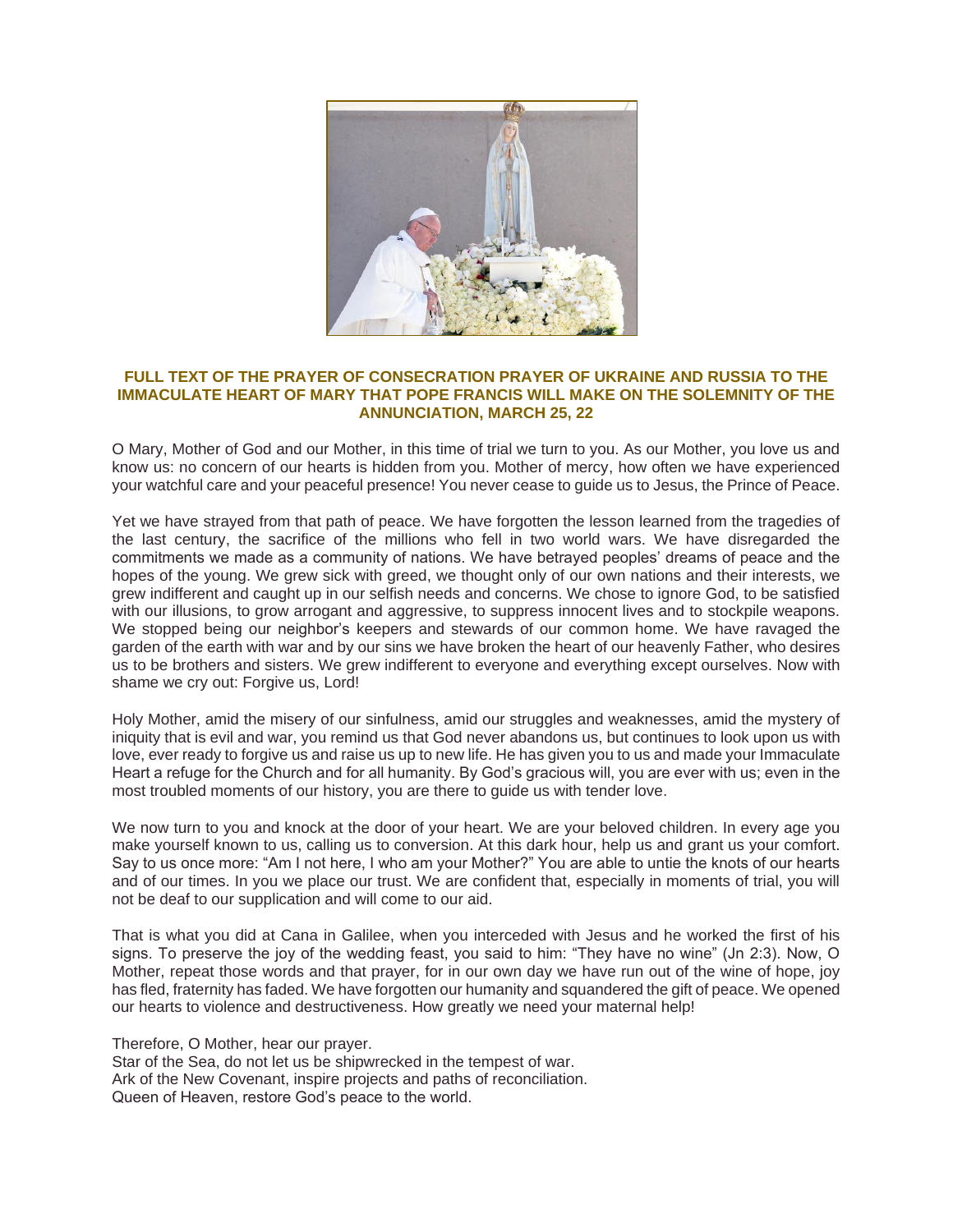Eliminate hatred and the thirst for revenge, and teach us forgiveness. Free us from war, protect our world from the menace of nuclear weapons. Queen of the Rosary, make us realize our need to pray and to love. Queen of the Human Family, show people the path of fraternity. Queen of Peace, obtain peace for our world.

O Mother, may your sorrowful plea stir our hardened hearts. May the tears you shed for us make this valley parched by our hatred blossom anew. Amid the thunder of weapons, may your prayer turn our thoughts to peace. May your maternal touch soothe those who suffer and flee from the rain of bombs. May your motherly embrace comfort those forced to leave their homes and their native land. May your Sorrowful Heart move us to compassion and inspire us to open our doors and to care for our brothers and sisters who are injured and cast aside.

Holy Mother of God, as you stood beneath the cross, Jesus, seeing the disciple at your side, said: "Behold your son" (Jn 19:26.) In this way he entrusted each of us to you. To the disciple, and to each of us, he said: "Behold, your Mother" (v. 27). Mother Mary, we now desire to welcome you into our lives and our history. At this hour, a weary and distraught humanity stands with you beneath the cross, needing to entrust itself to you and, through you, to consecrate itself to Christ. The people of Ukraine and Russia, who venerate you with great love, now turn to you, even as your heart beats with compassion for them and for all those peoples decimated by war, hunger, injustice and poverty.

Therefore, Mother of God and our Mother, to your Immaculate Heart we solemnly entrust and **consecrate ourselves, the Church and all humanity, especially Russia and Ukraine**. Accept this act that we carry out with confidence and love. Grant that war may end and peace spread throughout the world. The "Fiat" that arose from your heart opened the doors of history to the Prince of Peace. We trust that, through your heart, peace will dawn once more. To you we consecrate the future of the whole human family, the needs and expectations of every people, the anxieties and hopes of the world.

Through your intercession, may God's mercy be poured out on the earth and the gentle rhythm of peace return to mark our days. Our Lady of the "Fiat," on whom the Holy Spirit descended, restore among us the harmony that comes from God. May you, our "living fountain of hope," water the dryness of our hearts. In your womb Jesus took flesh; help us to foster the growth of communion. You once trod the streets of our world; lead us now on the paths of peace. Amen.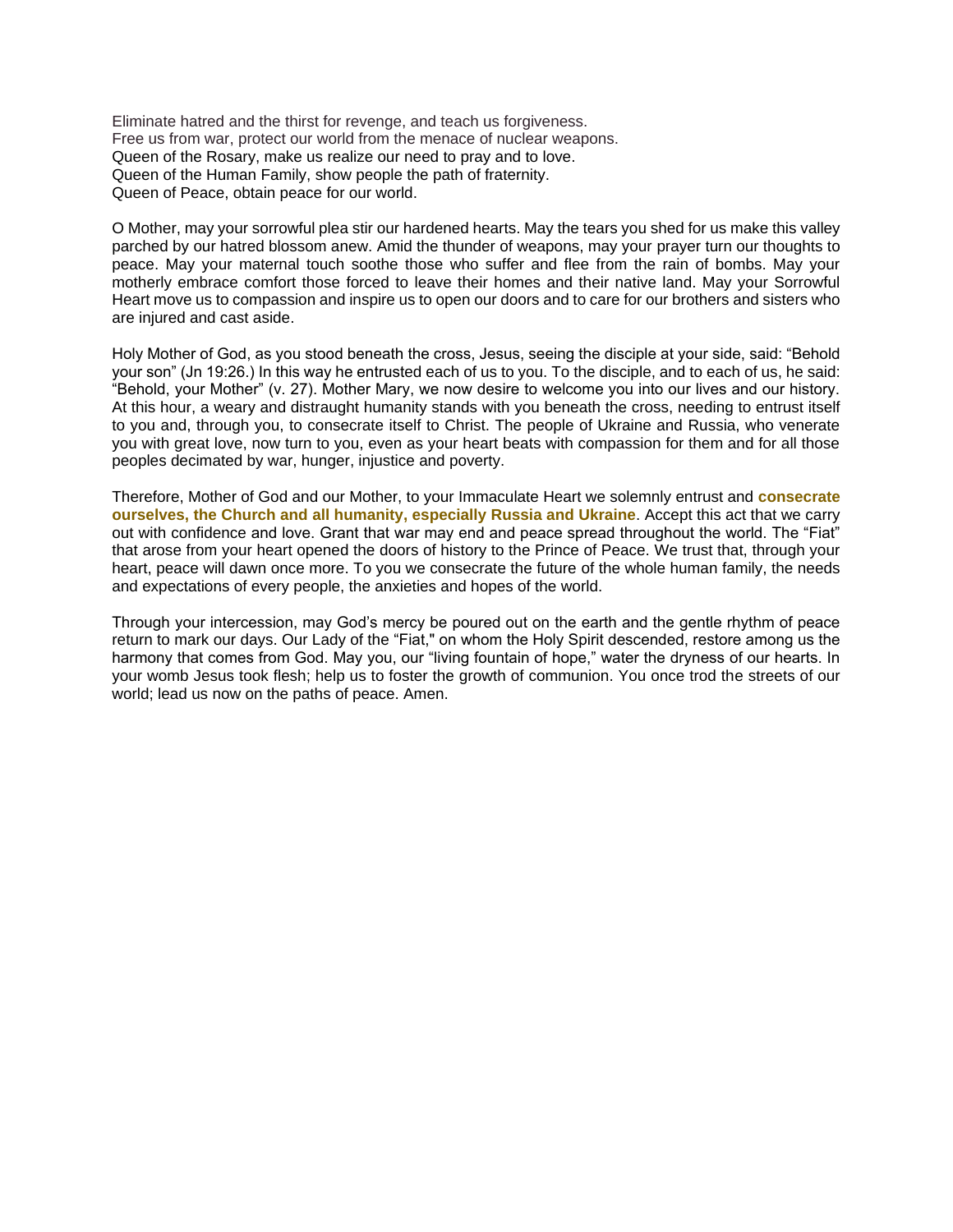

## **TEXTO COMPLETO DEL "ACTO DE CONSAGRACIÓN DE UCRANIA Y RUSIA AL CORAZÓN INMACULADO DE MARÍA" QUE EL PAPA FRANCISCO HARÁ EN LA SOLEMNIDAD DE LA ANUNCIACIÓN, EL 25 DE MARZO DEL 2022:**

Oh María, Madre de Dios y Madre nuestra, nosotros, en esta hora de tribulación, recurrimos a ti. Tú eres nuestra Madre, nos amas y nos conoces, nada de lo que nos preocupa se te oculta. Madre de misericordia, muchas veces hemos experimentado tu ternura providente, tu presencia que nos devuelve la paz, porque tú siempre nos llevas a Jesús, Príncipe de la paz.

Nosotros hemos perdido la senda de la paz. Hemos olvidado la lección de las tragedias del siglo pasado, el sacrificio de millones de caídos en las guerras mundiales. Hemos desatendido los compromisos asumidos como Comunidad de Naciones y estamos traicionando los sueños de paz de los pueblos y las esperanzas de los jóvenes.

Nos hemos enfermado de avidez, nos hemos encerrado en intereses nacionalistas, nos hemos dejado endurecer por la indiferencia y paralizar por el egoísmo. Hemos preferido ignorar a Dios, convivir con nuestras falsedades, alimentar la agresividad, suprimir vidas y acumular armas, olvidándonos de que somos custodios de nuestro prójimo y de nuestra casa común.

Hemos destrozado con la guerra el jardín de la tierra, hemos herido con el pecado el corazón de nuestro Padre, que nos quiere hermanos y hermanas. Nos hemos vuelto indiferentes a todos y a todo, menos a nosotros mismos. Y con vergüenza decimos: perdónanos, Señor.

En la miseria del pecado, en nuestros cansancios y fragilidades, en el misterio de la iniquidad del mal y de la guerra, tú, Madre Santa, nos recuerdas que Dios no nos abandona, sino que continúa mirándonos con amor, deseoso de perdonarnos y levantarnos de nuevo. Es Él quien te ha entregado a nosotros y ha puesto en tu Corazón inmaculado un refugio para la Iglesia y para la humanidad. Por su bondad divina estás con nosotros, e incluso en las vicisitudes más adversas de la historia nos conduces con ternura.

Por eso recurrimos a ti, llamamos a la puerta de tu Corazón, nosotros, tus hijos queridos que no te cansas jamás de visitar e invitar a la conversión.

En esta hora oscura, ven a socorrernos y consolarnos. Repite a cada uno de nosotros: "¿Acaso no estoy yo aquí, que soy tu Madre?". Tú sabes cómo desatar los enredos de nuestro corazón y los nudos de nuestro tiempo. Ponemos nuestra confianza en ti. Estamos seguros de que tú, sobre todo en estos momentos de prueba, no desprecias nuestras súplicas y acudes en nuestro auxilio.

Así lo hiciste en Caná de Galilea, cuando apresuraste la hora de la intervención de Jesús e introdujiste su primer signo en el mundo. Cuando la fiesta se había convertido en tristeza le dijiste: «No tienen vino» (Jn 2,3).